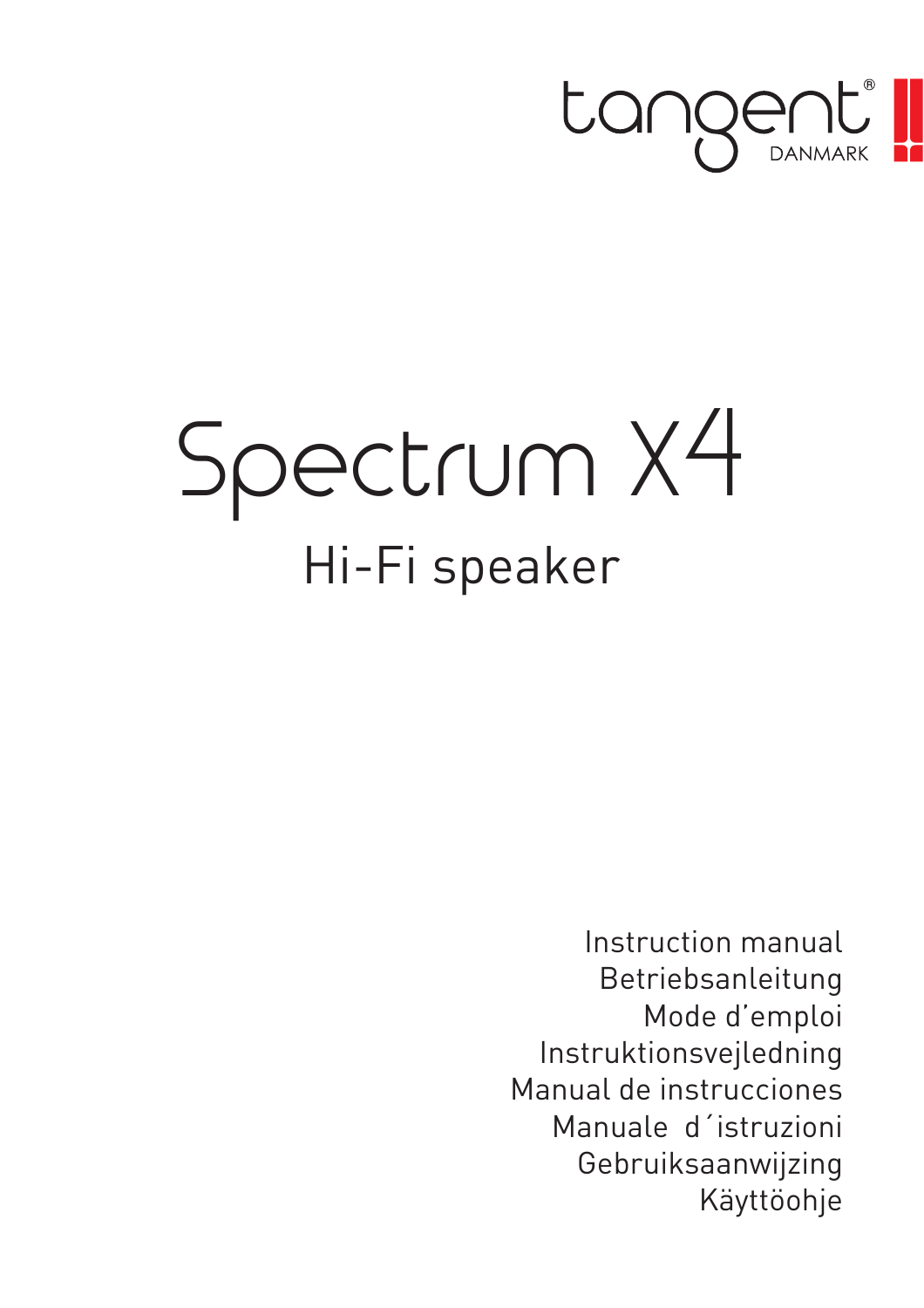# Instruction manual

Thank you for purchasing Tangent loudspeakers. You have just purchased one of the best domestic hifi loudspeakers available and we hope you will enjoy the music they reproduce for many years to come. The following notes are designed to assist you in obtaining a greater degree of musical satisfaction from your Tangent loudspeakers. Before connecting your loudspeakers, we suggest that you read this leaflets carefully.

## **Amplifier capacity - power handling**

Your Tangent loudspeaker system will operate satisfactorily with any good amplifier designed for use with an 4-8 Ohm impedance load. Although Tangent loudspeakers are designed to handle high power loadings, you must remember that any loudspeaker that is abused with excessive use of volume, tone controls and graphic equalisers is likely to cause damage to the drive-units. Be careful especially with small amplifiers constantly driven on high power levels as these may be liable to go into "clipping mode" and distort the signal causing possible damage. If you hear a distorted signal through the loudspeakers you must reduce the power level.

#### **Connecting to your amplifier**

Some of the Tangent loudspeakers are supplied with cables, however we strongly recommend the use of high quality speaker cables, colour coded or grooved cables are recommended to assist checking polarity, your local dealer should be able to advise you on this point. Always switch OFF your amplifier before making any connections or adjustments to the system. Wire the right-hand channel cable so that the positive (RED) terminal of your loudspeaker is connected to the positive (RED) on your amplifier, and the negative (BLACK) terminal of your loudspeaker is connected to the negative (BLACK) terminal on your amplifier. Repeat the instructions for the left-hand channel. Do NOT connect more than one loudspeaker to one terminal on your amplifier.

#### **Phasing**

Providing that you have followed the connecting instruction correctly the loudspeakers should be in phase and provide solid stereo images. If however, you have any doubt as to the phasing of the loudspeakers, try reversing the connections (RED & BLACK) to ONE of the loudspeakers, and play a recording which has plenty of deep bass operating both loudspeakers simultaneously with the stereo amplifier switched to "mono". The correct polarity is indicated by firm full bass, when incorrect, the bass will be noticeably much weaker.

## **Loudspeaker positioning**

Ideally the Tangent loudspeakers should be positioned at least 50 cm from a rear wall, 1 meter from a side wall and at least 2 metres apart. The space between the two loudspeakers and the distance form the listeners are important. If loudspeakers are placed too close together or too far apart, stereo images will not be fully developed. In average living rooms, speaker spacing between 2 and 4 metres will usually produce satisfactory results. The listeners distance from the loudspeakers should be at least equal to and preferably greater than the distance between the loudspeakers. Tests should be made with both speech and music before deciding upon final locations.

#### **Service**

No routine attention is required to the working parts of the loudspeakers and being very reliable Tangent loudspeakers rarely require service. Any service problems should in the first instance be referred to your dealer.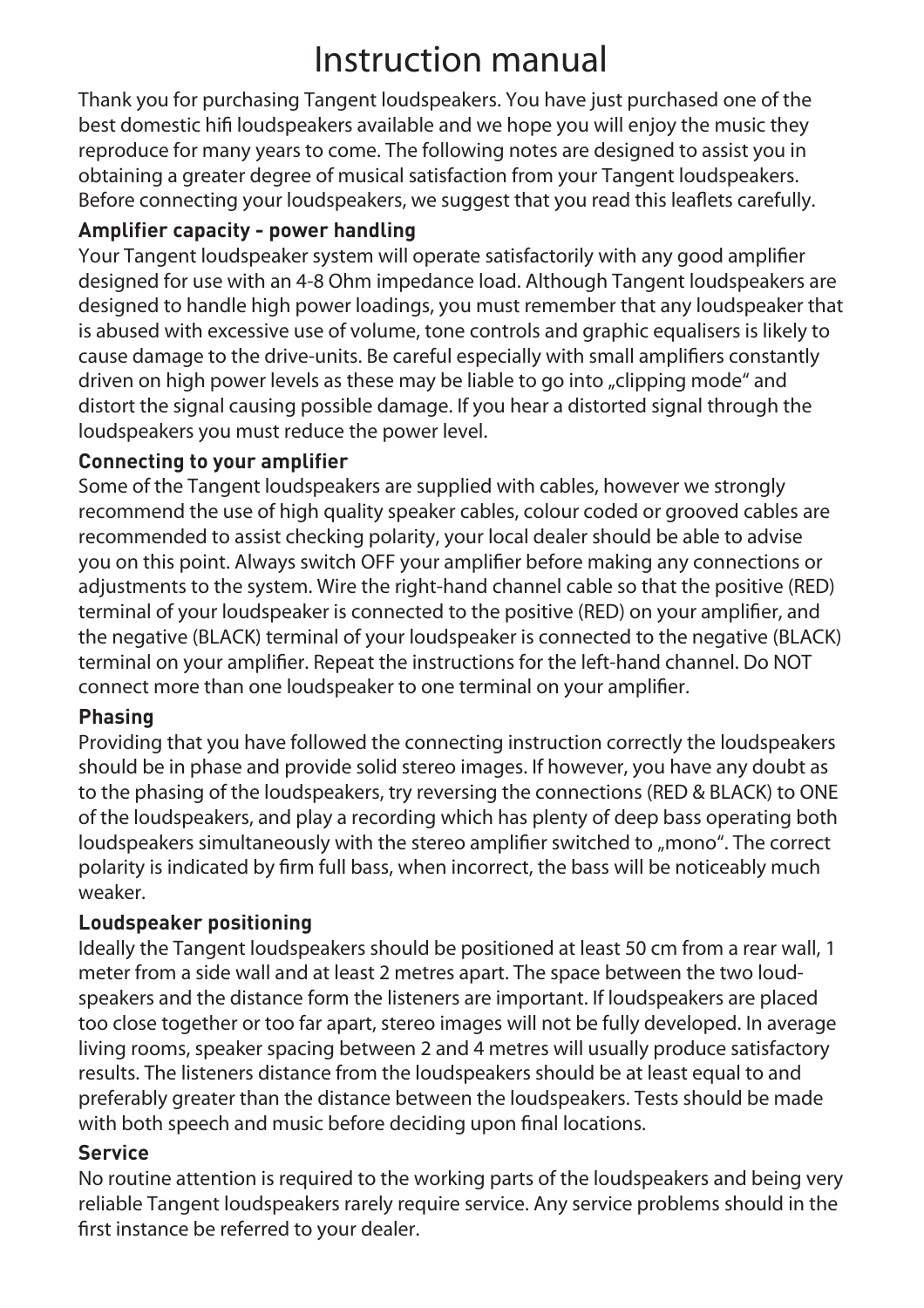# Betriebanleitung

Wir danken Ihnen, dass Sie Tangent Lautsprecherboxen gekauft haben. Wir sind sicher, dass Sie diese Lautsprecherboxen viele Jahre geniessen werden. Die folgenden Anweisungen sollen Ihnen helfen, den höchsten Genuss Ihrer Boxen zu sichern.

# **Power handling**

Ihre Tangent Lautsprecherboxen können Sie an jedem guten Verstärker mit 4 oder 8 Ohm anschliessen. Sie sollten wissen, dass Verstärker mit kleiner Wattleistung, die ständig mit voller Leistung betrieben werden, eher Schaden an den Lautsprechern verursachen als Verstärker, die eine hohe Wattleistung haben. Der Grund ist, dass kleine Verstärker, die unrealistisch hoch betrieben werden, möglicherweise eine »Clipping« Phase erreichen und so verzerrte Signale an die Lautsprecher weiterleiten. Es kann dabei zu einer Zerstörung der Lautsprecher kommen.

# **Deshalb**

Wenn Sie ein verzerrtes Signal aus Ihren Lautsprechern hören, sollten Sie sofort Ihr »Power Volumen« niedriger stellen.

# **Kabel**

Schalten Sie bitte den Verstärker aus, bevor Sie die Kabel verbinden. Verbinden Sie den rechten Kanal so, dass das rote Klemmanschluss am Lautsprecher mit dem roten Verstärker-Anschluss verbunden wird. Dann verbinden Sie den schwarzen Klemmanschluss am Lautsprecher mit dem Schwarzen Anschluss am Verstärker. Für den Linken Kanal wiederholen Sie den Vorgang wie oben beschrieben. Verbinden Sie nicht mehr als eine Lautsprecherbox pro Verstärker-Anschluss.

## **Aufstellung**

Am besten plazieren Sie die Tangent Lautsprecherboxen mindestens 50 cm vor der Wand, 1 Meter der Seitenwand entfernt und mindestens 2 Meter auseinander. Wenn die Lautsprecher zu nahe oder Weit auseinander sind, dann wird das Steroebild nicht vollständig entwickelt. Im Wohnzimmern sind Abstände von 2 bis 4 Metern in der Regel ausreichend, um zufriedenstellende Ergebnisse zu erreichen. Der Abstand vom Zuhörer bis zu den Lautsprecherboxen soll mindstens so gross sein wie der Abstand zwischen den Boxen, und am besten grösser. Bevor Sie die endgültige Plazierung festlegen, sollten Sie Tests durchführen, sowohl basiert auf Musik als auch auf Sprache.

# **Kundendienst**

Keine regelmässige Inspektion der beweglichen Teile ist erforderlich. Nur in seltenen Fällen wird es notwendig sein, den Kundendienst zu kontakten. In dem Fall kontakten Sie bitte Ihren Händler.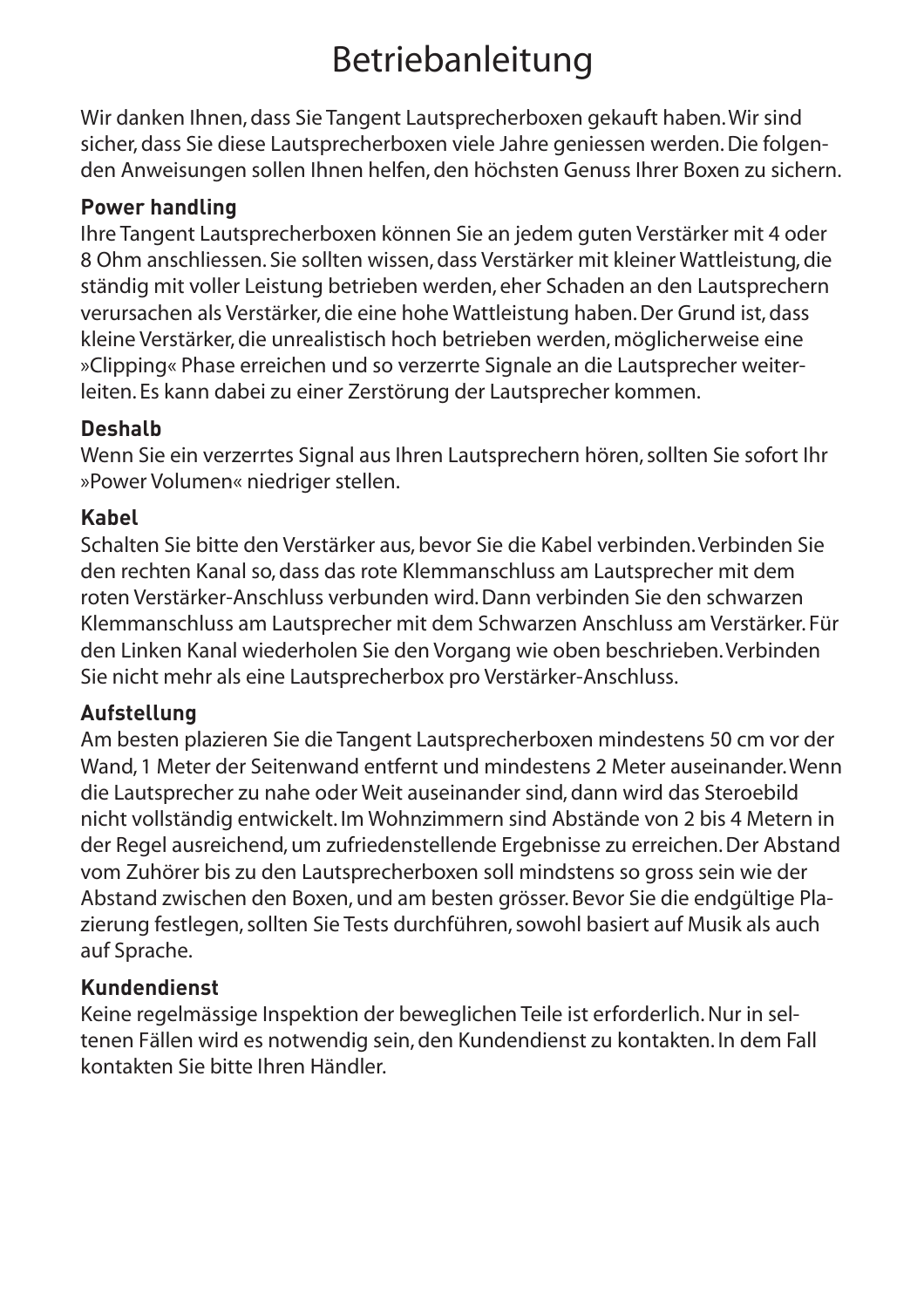# Mode d'emploi

Avant tout, permettez nous de vous remercier d'avoir acheté des enceintes Tangent. Vous venez d'acquérir l'une des meilleures enceintes hi-fi et nous espérons que vous jouïrez du son qu'elles offrent pendant de nombreuses années. Le mode d'emploi suivant vous permettra d'obtenir toute la satisfaction musicale que vous attendez des enceintes Tangent. Avant de procéder à l'installation et au branchement, nous vous recommandons de lire attentivement cette notice.

# **Compatibilité de l'amplificateur/puissance d'utilisation**

Vous pouvez relier vos enceintes Tangent à tout amplificateur de bonne qualité d'une puissance de 4 à 8 Ohms. Vous devez savoir que des amplificateurs de faible puissance continuellement soumis à un volume éleve peuvent endommager les enceintes, plus que des amplificateurs ayant une puissance trop élevée. En effet, les petits amplificateurs utilisés de maniere irraisonnable peuvent au niveau de l'écrétage causer des dommages irreparables.

# **C'est pourquoi**

Si vous entendez un signal dans le haut-parleur, vous devez réduire la puissance.

# **Le branchement**

Avant de procéder au branchement des cables, assurez-vous que l'amplificateur est éteint. Branchez le côté droit de façon à ce que la borne d'entrée rouge de l'enceinte soit reliée à la borne rouge de l'amplificateur. Ensuite reliez la borne d'entrée noire de l'enceinte a la borne noire de l'amplificateur. Renouvelez la méme opération pour le cóté gauche. Ne branchez en aucun cas plus d'une enceinte sur chaque borne de l'amplificateur.

## **Le positionnement**

Nous vous recommandons de placer les enceintes Tangent à une distance de 50 cm du mur de fond, à un mètre du mur de côté. Un espacement entre les deux enceintes d'au moins deux mètres est nécessaire pour une bonne acoustique. La distance entre les deux enceintes et la distance entre les enceintes et l'utilisateur est très importante. Si les enceintes sont trop près ou trop loin l'une de l'autre, on ne peut obtenir un bon effet stéréo. Dans un salon, un espacement de 2 à 4 mètres donne en général un résultat satisfaisant. La distance entre l'utilisateur et les enceintes doit au moins être aussi grande que celle entre les deux enceintes et si possible plus grande. Avant de décider de leur emplacement définitif, vous devriez effecteur des tests autant au niveau d'écoute de la musique que des paroles pouvant accompagner cette musique.

# **Le service Après-Vente**

Les pièces composant les enceintes Tangent ne requièrent aucune inspection réguliére. Ce n'est que dans de très rares cas qu'il est nécessaire de prendre contact avec le service Après-Vente. Si toutefois cela se produisait, contactez votre revendeur.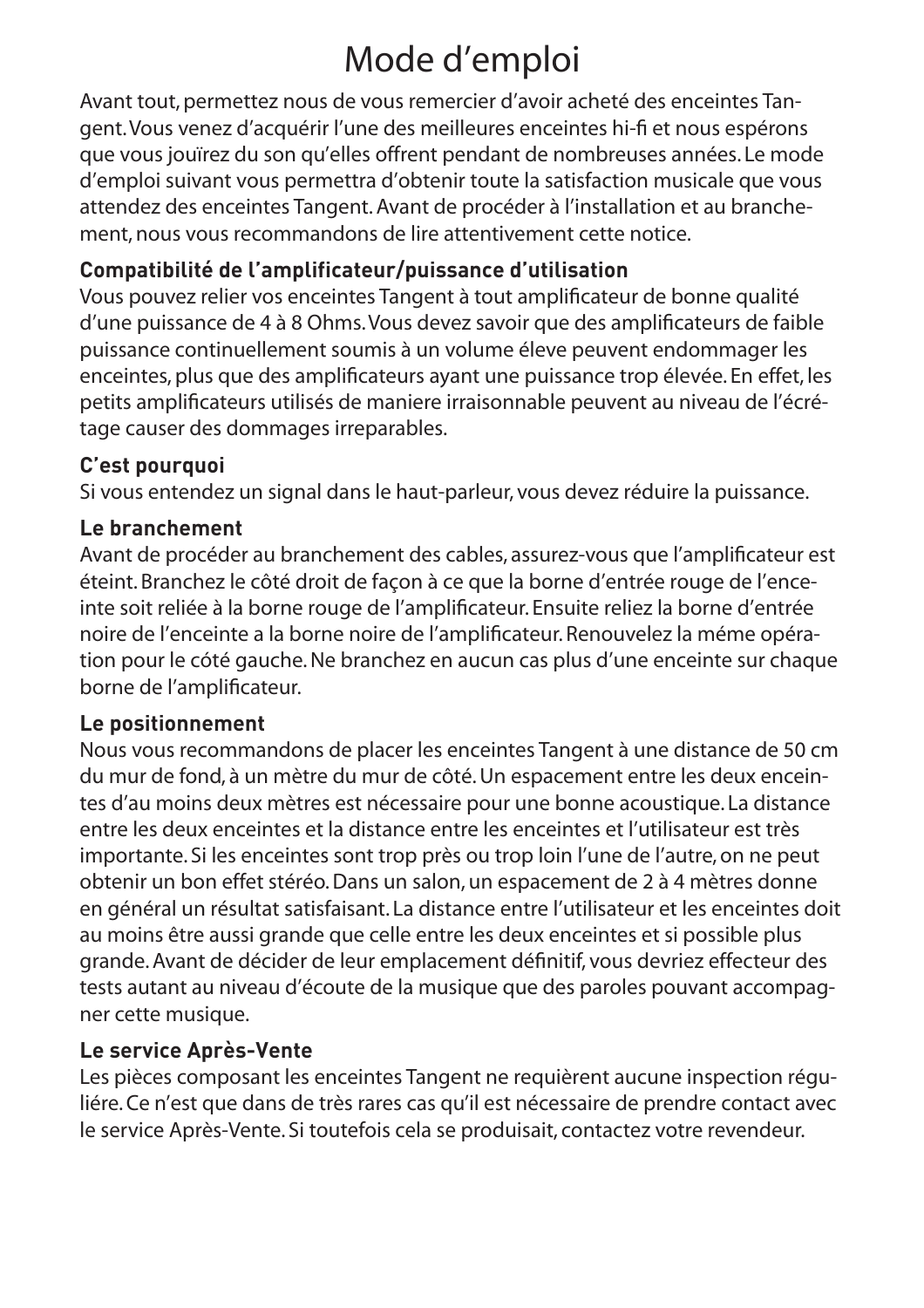# Instruktionsvejledning

Vi vil gerne takke Dem for Deres køb af Tangent højttalere. De har netop købt nogle af de bedste højttalere på markedet til privat brug og vi håber, at De vil få glæde af højttalerne i mange år fremover. Det efterfølgende er udfærdiget for at hjælpe Dem til en større musikalsk tilfredsstillelse gennem Deres Tangent højttalere. Inden De tilslutter Deres højttalere anbefaler vi, at De læser denne manual grundigt. Deres Tangent højttalere vil virke tilfredsstillende med enhver god forstærker udviklet til brug ved 4-8 Ohms belastning. Selv om Tangent højttalere er udviklet til at kunne klare store belastninger må De huske på at enhver højttaler, som bliver misbrugt ved overdrevent brug af volume kan skade højttalerenhederne. Hvis De hører et forvrænget signal fra Deres højttaler, reducer da straks lydstyrken.

#### **Tilslutning til Deres forstærker**

Vi anbefaler at De anvender Tangent højkvalitets højttalerkabler. Deres lokale Radio/TV forhandler vil kunne hjælpe Dem med det rette valg af kabler. Husk altid at slukke Deres forstærker før de laver nogle tilslutninger eller rettelser til systemet. Forbind højre kanal ledning således at den positive (RØD) terminal på Deres højttaler er forbundet med den positive (RØD) terminal på Deres forstærker, og den negative (SORT) terminal på Deres højttaler er forbundet med den negative (SORT) terminal på Deres forstærker. Gentag disse instruktioner ved tilslutning af venstre kanal. (NB: De må ikke forbinde mere end en højttaler til hver terminal på Deres forstærker).

#### **Korrekt fase**

Såfremt De har tilsluttet højttalerne rigtig vil disse kunne levere et korrekt stereosignal. Hvis De er i tvivl om korrekt tilslutning, da ombyt RØD og SORT på en af højttalerne. De vil nu kunne høre en forskel i bassen. Ved forkert tilslutning vil højttalernes bas lyde svagere end ved korrekt tilslutning.

#### **Højttalernes position**

Den mest fordelagtige placering af Deres Tangent højttalere vil være mindst 50 cm fra bagmuren, 1 meter fra sidemuren og mindst 2 meter mellem hver højttaler. Afstanden mellem de 2 højttalere og afstanden mellem højttaleren og lytter er også meget vigtig. Afstanden til lytter og til højttalerne skal mindst være lige stor som afstanden mellem højttalerne og helst større. Før De beslutter placering, bør De lave en test baseret på både musik og på tale.

#### **Service**

Ingen regelmæssig eftersyn af bevægelige dele er nødvendig. Skulle dette mod forventning blive nødvendigt, kontakt da Deres forhandler.

# Gebruiksaanwijzing

Gefeliciteerd met de aankoop van Tangent luidsprekers. Het zijn werkelijk één van de beste hi-fi luidsprekers op de markt. De uitstekende geluidskwaliteit zal u dan ook jarenlang plezier bezorgen. Vooraleer over te gaan tot installatie en aansluiting, raden wij u aan nauwkourig de gebruiksaanwijzing te lezen. Pas dan zult u een optimale geluidskwaliteit bekomen.

#### **Compatibiliteit van de versterker/gebruikskracht**

U kunt uw luidsprekers Tangent aansluiten op elke degelijke versterker van 4 tot 8 Ohm. Versterkers van mindere kwaliteit die onderbewig zijn aan een voortdurend hoog volume kunnen uw luidsprekers namelijk beschadigen.

Kleine versterkers die op onverantwoorde wijze gebruikt worden, kunnen onherstelbare sohade aanbrengen.

Daarom moot u bij het horen van een signaal in de luidsprekers, het geluid lager zetten.

#### **Het aansluiten**

Vooraleer u tot het aansluiten van de kabels overgast, let er dan op dat de versterker uistaat. Sluit do rechterzijde zodanig aan dat de rode ingangsklem van de luidspreker verbonden is met de rode ingangsklem van de versterker. Verbindt vervolgens de zwarte ingangsklem van de luidspreker met de zwarte ingangsklem van de versterker. Herhaal deze procedure ook voor de linkerzijde. Sluit in geen geval nooit méér dan 1 luidspreker aan op elke ingangsklem van de versterker.

#### **Dienst naverkoop**

De onderdelen van de Tangent luidsprekers habben geen regelmatige controle nodig. Enkel in zoldzame gevallen is het nodig om contact op te nemen met de dienst naverkoop. Indien dit geval zich voordoet, contacteer dan uw verkoper.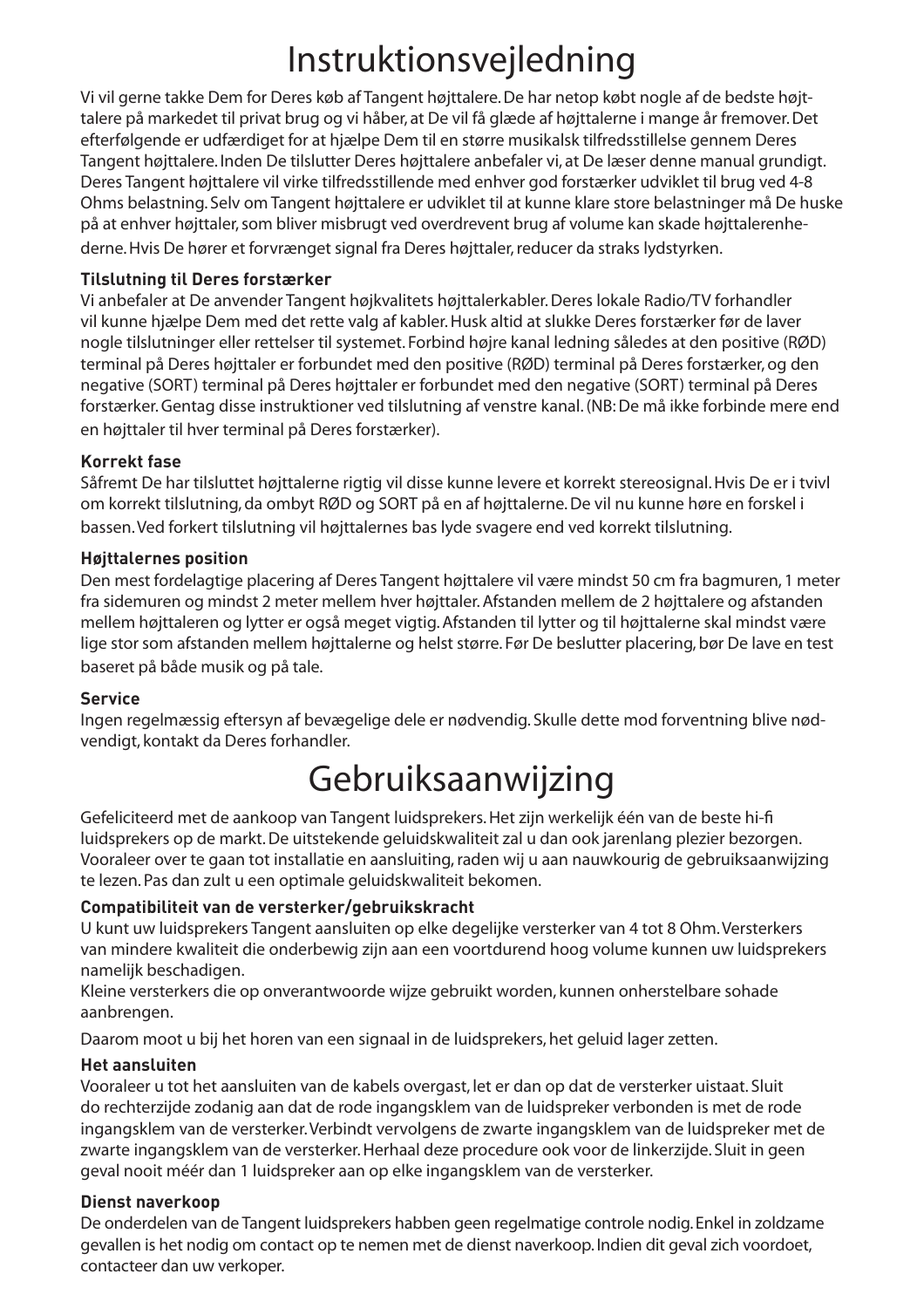# Manual de instrucciones

Queremos agradecerle su compra de altavoces Tangent. Acaba de comprar uno de los mejores altavoces en el mercado para uso domestico y esperamos que disfrute los altavoces durante muchos años en el futuro. Lo siguiente está extendido para ayudarle para una mayor satisfacción musical a través de sus altavoces Tangent. Antes de conectar sus altavoces recomendamos que lea este manual detenidamente. Sus altavoces Tangent funccionaran satisfactoriamente con cualquier buen amplificador desarollado para el uso de 4-8 ohmios de carga. A pesar de que los altavoces Tangent están desarollados para soportar cargas grandes debe acordarse de qualquier altavoz que es abusado con respecto a uso excesivo del volumen puede dañar los drivers de los altavoces. Si escucha una señal distorsionada debe reducir el volumen de immediato.

# **Connección de su amplificador**

Le recomendamos que utilice cables de altavoces de alta calidad. Su distribuidor local de TV/Radio podrá asistirle en su elección correcta de cables. Acuerdese de siempre apagar su amplificador antes de realizar cualquier conección ó corección al sistema. Una el cable derecho así que la terminal positiva (roja) en su altavoz está conectada con la terminal positiva (roja) en su amplificador, y la terminal negativa (negra) en su altavoz esta conectada con la terminal negativa (negra) en su amplificador. Repita estas instrucciones al conectar el canal izquierdo. (No conecte más de un altavoz a cada terminal de su amplificador).

## **Fase correcto**

Si ha conectado sus altavoces correctamente, estos podrán dar una correcta señal de stereo. Si no esta seguro de si la conección es correcta, cambie rojo y negro en uno de los altavoces. Podrá oir un cambio en el bajo. Si la conección es incorrecta el bajo de los altavoces se esuchará mas débil que si la connección fuera correcta.

## **Posición de los altavoces**

La posición ideal de sus altavoces Tangent seria por los menos 50 cm de la pared trasera, 1 metro de la pared lateral y por los menos 2 metrosentra cada uno de los altavoces. La distancia entre los dos altavoces y la distancia entre el altavoz y el oyente es muy importante. La distancia entre el oyente y los altavoces por lo menos debe ser igual o mayor que la distancia entre los altavoces, preferiblemente mayor. Antes de que decida la posición, debe hacer una prueba basada en la musica y en el habla.

## **Servicio**

Ninguna atención rutinaria de las partes móviles es necesaria. si contra toda prevesión tiene algún problema, contacte su vendedor lo antes posible.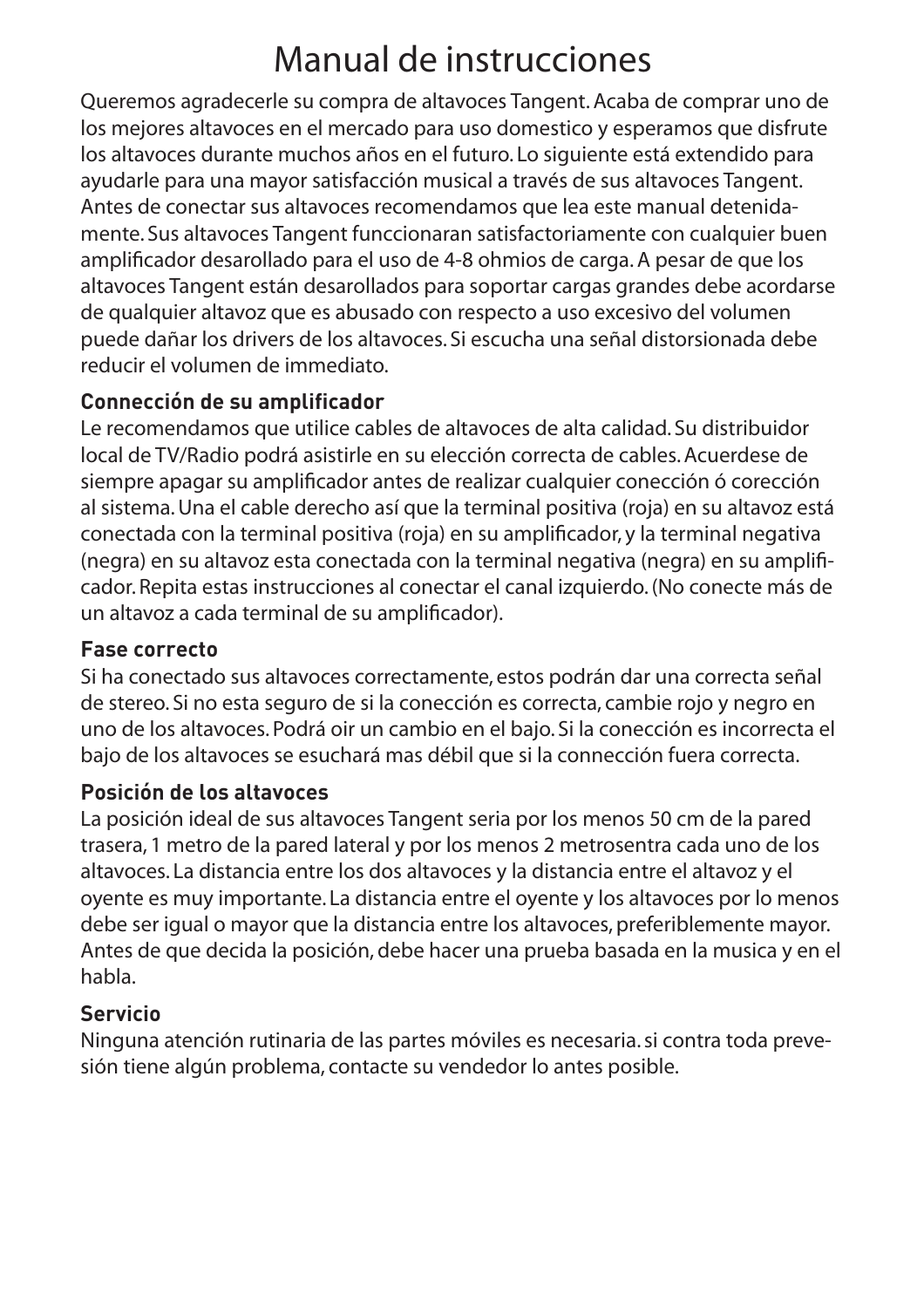# Manuale d´istruzioni

Grazie per aver acquistato questi diffusori Tangent: nel settore dell´Hi-Fi domestico sono tra i migliori attualmente disponibili e siamo certi che Vi garantiranno moltissime ore di piacevole ascolto delta vostra musica preferita. Le istruzioni che seguono Vi saranno d´aiuto per ottenere le prestazioni ottimali da questi diffusiori: raccomandiamo perciò di leggerle attentamente prima di effetturare il collegamento all´amplificatore.

# **Compatibilità elettrica con l´amplificatore**

Il vostro sistema di diffusori Tangent funzionerà perfettamente con qualsiasi buon amplificatore progettato per carichi con impedenza 4-8 ohm. I diffusiori Tangent possono accettare carichi di potenza elevata, ma non si deve mai dimenticare che qualsiasi diffusore utilizzato ad alto volume e con i cotrolli di tono molto attivi finirà col danneggiarsi. Attenzione soprattutto quando si usano costantemente alla massima potenza amplificatori che ne possiedono poca: in tali condizioni gli amplificatori, superando i massimi limiti della dinamica, tendono a distorcere il suono, con prohabili danni anche per i diffusori. Quando si sente un suono distorto provenire dai diffusori, bisogna ridurre subito il livello della potenza dell´amplificatore.

# **Collegamento al vostro amplificatore**

Per il collegamento diffusori-amplificatore raccomandiamo vivamente di utilizzare cavi di alta qualità, codificati con diversi colori ed apposite marchiature per non avere dubbi sulla polarità: il vostro rivenditore Tangent potrà fornirvi i migliori consigli sull´argomento. Prima di effettuare il collegamento o qualsiasi regolazione del sistema, accertarsi sempre che l´amplificatore sia spento. Per il cavo del canale destro, collegare il terminale positivo (rosso) dell´altoparlante al rispettivo terminale (rosso) sull´amplificatore, e il terminale negativo (nero) dell´altoparlante al rispettivo terminale (nero) sull´amplificatore. Ripetere la stessa procedura per l´altro canale. NON collegare più di un diffusore allo stesso terminale dell´amplificatore.

## **Messa in fase**

se le istruzioni di collegamento sono state correttamente eseguite, i diffusori risulteranno "in fase" e riprodurranno un programma stereo preciso. In caso di dubbio sulla corretta fase, provare a invertire i cavetti di collegamento (rosso e nero) su uno solo dei diffusori e riprodurre un brano con toni molto bassi simultaneamente sui due canali, dopo aver commutato su "mono" l'amplificatore stereo. Se la polarità è corretta, i tono bassi risulteranno forti e stabili: se invece la polarità non è corretta, i toni bassi si sentiranno molto più deboli.

## **Posizionamento**

Per ottenere i risultati migliori è assolutamente fondamentale un corretto posizionamento dei diffusori: sullo scaffale di una libreria, ad altezza di 150-200 cm, e distanti fra loro non più di 4 metri.

## **Assistenza**

Data la loro grande affidabilità, i diffusori Tangent raramente richiedono interventi di assistenza. In ogni modo, per qualsiasi problema rivolgersi sempre al proprio rivenditore Tangent di fiducia.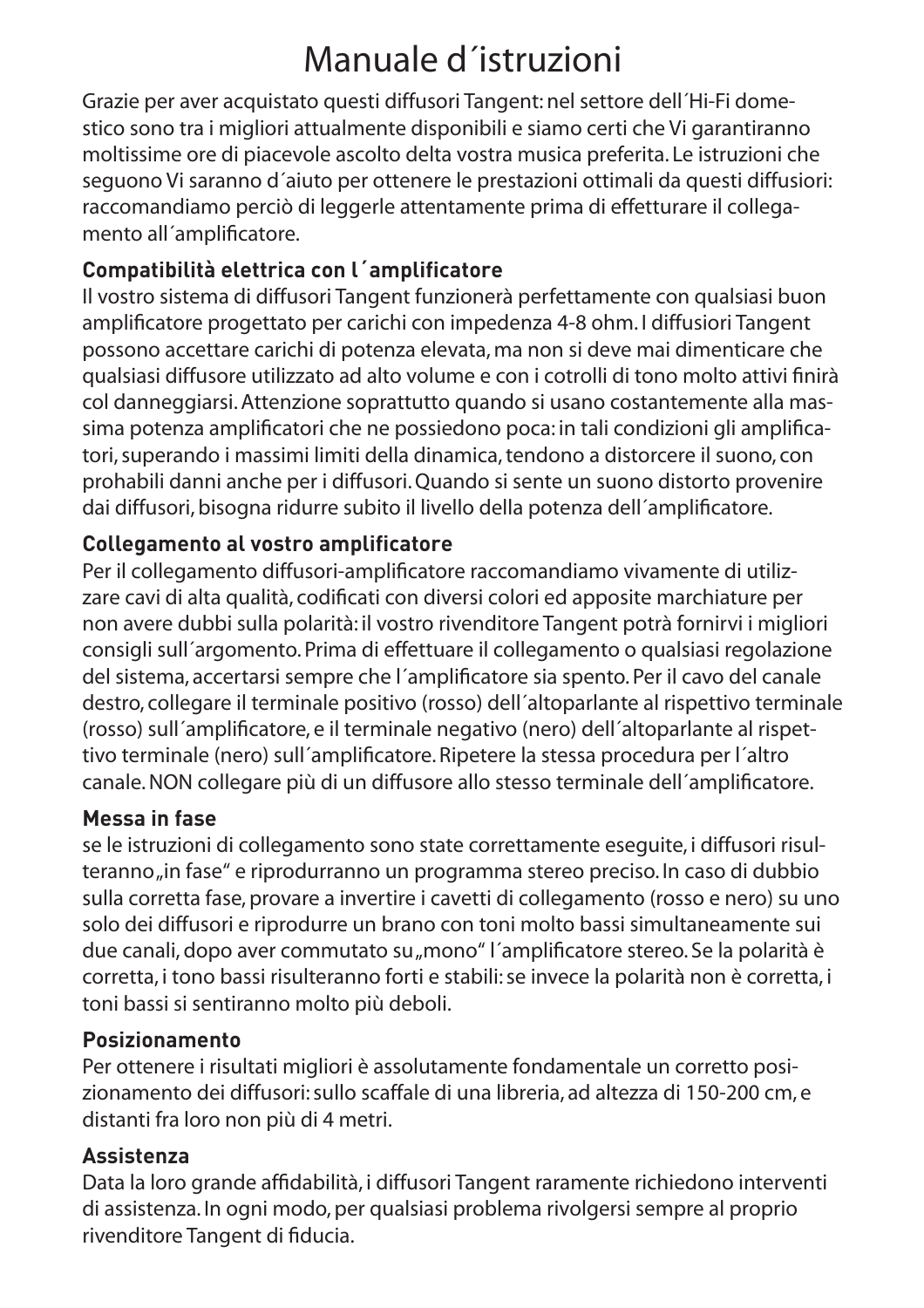# **Käyttöohje**

Kiitos Tangent-kaiutinten hankinnasta. Seuraavat huomiot on tarkoitettu auttamaan sinua saamaan paras mahdollinen musiikkinautinto Tangent-kaiuttimistasi. Suosittelemme lukemaan tämän vihkosen huolellisesti ennen kuin kytket kaiuttimet.

#### **Vahvistimen teho - tehonkesto**

Tangent-kaiutinjärjestelmä toimii tyydyttävästi millä tahansa hyvällä vahvistimella, joka on suunniteltu käytettäväksi 4–8 ohmin impedanssilla. Vaikka Tangent-kaiuttimet on suunniteltu kestämään korkeaa tehoa, on syytä muistaa, että minkä tahansa kaiuttimen elementit saattavat vioittua, jos niitä käytetään liiallisella äänenvoimakkuudella tai äänensävyn säätö tai graafinen taajuuskorjain käännetään ääriasentoon. Ole erityisen varovainen käyttäessäsi pientä vahvistinta jatkuvasti suurella teholla, sillä vahvistin voi "leikata" ja aiheuttaa signaaliin säröä, mikä puolestaan voi vaurioittaa kaiuttimia. Jos kuulet kaiuttimista säröytyvää ääntä, tehoa pitää laskea.

#### **Vahvistimen kytkeminen**

Osa Tangent-kaiuttimista toimitetaan kaapeleineen. Suosittelemme kuitenkin käyttämään laadukkaita kaiutinkaapeleita, joissa on värikoodaus tai urat, jolloin oikean napaisuuden tarkistaminen on helpompaa. Jälleenmyyjä osaa neuvoa asiassa. Sammuta aina vahvistin ennen kuin teet järjestelmään kytkentöjä tai säätöjä. Kytke oikea kanava siten, että kaiuttimen plusnapa (PUNAINEN) on liitettynä vahvistimen plusnapaan (PUNAINEN) ja kaiuttimen miinusnapa (MUSTA) on liitettynä vahvistimen miinusnapaan (MUSTA). Toista sama vasemmassa kanavassa. ÄLÄ kytke vahvistimen liitinpariin enempää kuin yhtä kaiutinta.

#### **Vaihe**

Jos noudatat kytkentäohjetta oikein, kaiuttimet ovat oikeassa vaiheessa ja tuottavat oikean stereokuvan. Jos kuitenkin epäilet kaiutinten vaihetta, kokeile kääntää TOISEN kaiuttimen kytkentä (PUNAINEN/MUSTA) päinvastaiseksi ja soittaa tallennetta, jossa on paljon matalaa bassoa molemmilla kanavilla. Kytke stereovahvistin "monotilaan" koetta varten. Jos napaisuus on oikea, basso soi täyteläisesti ja napakasti. Jos taas kytkentä on väärä, basso on huomattavasti heikompi.

#### **Kaiutinten sijoittelu**

Tangent-kaiuttimet tulisi mieluiten sijoittaa vähintään 50 cm:n päähän takaseinästä, 1 metrin päähän sivuseinästä ja vähintään 2 metrin päähän toisistaan. Tila kaiutinten välillä ja etäisyys kuuntelijoista ovat tärkeitä. Stereokuva ei muodostu oikein, jos kaiuttimet ovat liian lähellä toisiaan tai kaukana toisistaan. Keskimääräisessä olohuoneessa paras tulos saavutetaan, kun kaiuttimet ovat 2–4 metrin päässä toisistaan. Kuulijoiden etäisyyden kaiuttimista tulisi olla vähintään yhtä suuri, mieluiten suurempi, kuin etäisyys kaiutinten välillä. Ennen lopullisen sijainnin päättämistä tulee toistoa kokeilla sekä puheella että musiikilla.

#### **Huolto**

Kaiutinten toimivat osat eivät vaadi mitään säännöllistä ylläpitoa, ja koska Tangent-kaiuttimet ovat hyvin luotettavia, ne tarvitsevat harvoin huoltoa. Huoltoasioissa pyydämme ensisijaisesti ottamaan yhteyttä jälleenmyyjään.